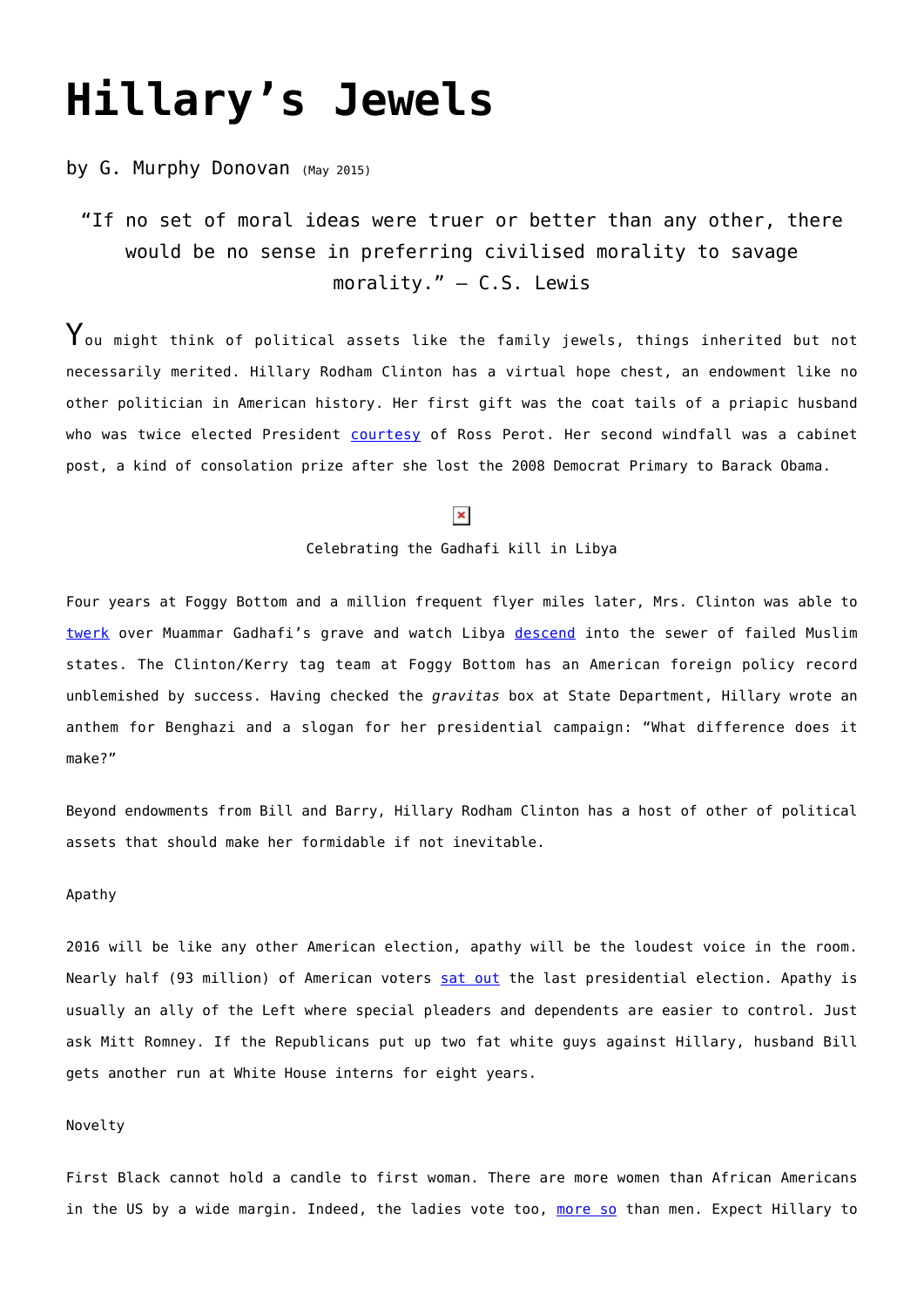don the burka of false modesty and insist that she isn't running as a first or a woman. Nonetheless, her camp followers and media groupies will take up the flack slack and insure that no one forgets that it's high time for Spanks, Spandex, and pastel pants suits on Pennsylvania Avenue.

#### Giblets

You would be correct today to think of ovaries as the Clinton crown jewels. Even when William was President, there was little doubt about who had the bigger giblets. Beyond [rhetoric](http://www.americanrhetoric.com/speeches/hillaryclintonbeijingspeech.htm) at the UN, Hillary doesn't really have any feminist credits to speak of. Never mind. Her genitals, like Obama's melanin, are assets that do not require accomplishment. Indeed, Mrs. Clinton will probably try to out-macho the girly men on the Right. Hillary is already running East of John McCain when the subject is Russia or Putin. If any political stud dare raise his voice to Hillary, he will be pilloried by a fawning Press as a bully or misogynist thug.

#### Government Employees

You might like to think of federal, state, or municipal employees as civil servants, not political assets. Unfortunately, phrases like "civil servant" are usually only half true. Government employees trend to the [Left](http://www.gallup.com/poll/146786/democrats-lead-ranks-union-state-workers.aspx) and politically correct. Take Washington, DC which has never had a Republican city council or mayor. Federal bedroom communities of Maryland and northern Virginia are solidly on the Left too. The apparatchik demographic, including the Pentagon, at all levels is Hillary country.

# The Academy

Beyond government, the schoolhouse and associated education bureaucracies might be the largest single service employer in the nation. Schooling or warehousing is big business. Never mind that coercion and education are mutually exclusive. Hard as it is to think of public education as a "service," schools do provide custodial, if not patronage, sinecures in every community large or small.

Alas, American education  $ranks$   $26<sup>th</sup>$  in the world, below Estonia and Lichtenstein. On average, American custodials are two years behind their Shanghai peers. The American classroom is now dead last among developed nations. The schoolhouse is at once the crucible of low information voters, under-achievers, and a solid *Liberal* voting bloc. Mediocracy is the new meritocracy.

#### Victims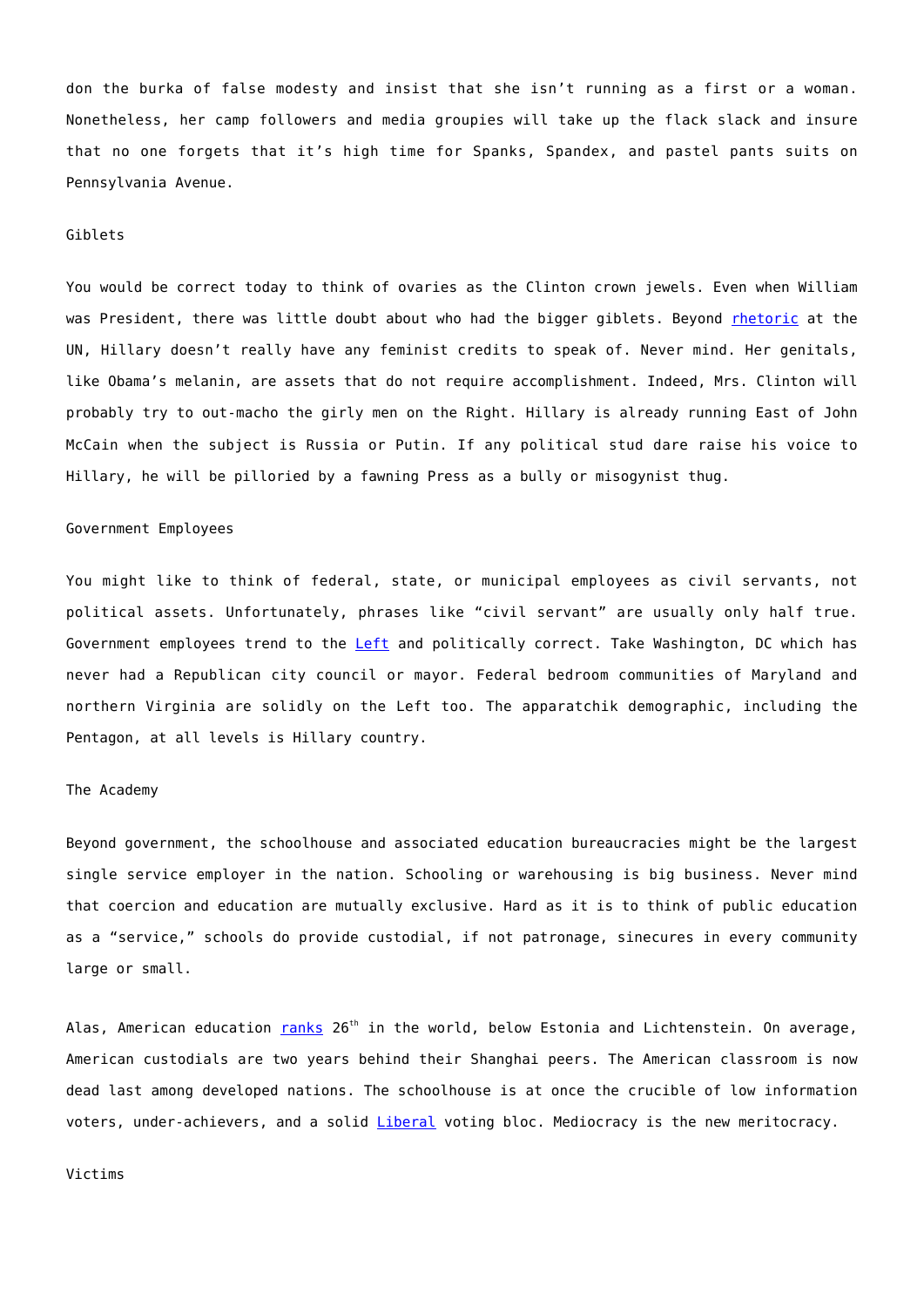The oppressed class is another growth business. The victim or dependent demographic is now open-ended. Any citizen, who is not a heterosexual, white, male, making less than 50K a year, has victim potential. Indeed, if you see government as a kind of wet nurse, a provider of relief on demand, you are probably a victim. Victims do not believe in Uncle Sam anymore, but they are fond of plump nannies. A hover mother in the Oval Office is a perfect fit for the [infantile](http://www.forbes.com/sites/merrillmatthews/2014/07/02/weve-crossed-the-tipping-point-most-americans-now-receive-government-benefits/) demographic. The "more is never enough" and "bigger is better" crowd is all in for Mrs. Clinton.

#### Dysphorics

Like her husband. Ms. Clinton accepts the divide between private behavior and public probity, different universes, if you will. Call it the Arkansas ethic. Shady schemes of personal enrichment, or sexual peccadillos, have thus followed the Clintons from state house to White House. The Clinton Foundation is just the latest example. The moral minority is Clinton country.

You need only follow bimbo journalism. ABC's Barbara Walters and Diane Sawyer are examples. Walters twice [featured](http://www.ibtimes.com/barbara-walters-calls-mary-kay-letourneaus-child-rape-vili-fualaau-relationship-1879792) a middle-aged teacher who slept with, then married, her 13 year-old student. Ms. Walters also uses her network pulpit to [defend](http://time.com/3883/barbara-walters-defends-woody-allen-amid-abuse-claims/) celebrities who molest or marry their children. Sawyer hosts a primetime piece also which celebrates Bruce Jenner's gender (nee sexual) dysphoria. You can never have enough Kardashian. Such are the offerings of national news today. Only same sex marriage is likely to get more attention.

Alas, the LGBT community is a lot like PETA these days, selective yet militant activists. Mrs. Clinton abandoned a gay ambassador, Chris Stephens, to the tender mercies of *jihad* in Libya, the high point of her tenure at State. Gay America, so sensitive to rights and real or imagined slights, is silent about an American diplomat [executed](http://www.frontpagemag.com/2012/mark-tapson/the-sexual-pathology-of-the-libyan-attackers/) as likely for being gay as for being American. Indeed, homosexuality is a capital offense midst most Muslims, yet the LGBT demographic is mute on this global variety of terminal homophobia.

Islamic ISIS [throws](http://www.cnn.com/videos/world/2015/03/05/dnt-damon-isis-gay-executions.cnn) gay men from tall buildings as we speak. Perhaps victim solidarity is more important than lethal Sharia. LGBT and Muslim voters, albeit odd bedfellows, should go all the way for Hillary.

#### Mustabators

If you must put a selfie of your junk on the internet, you are a millennial or a [musterbator](http://www.newenglishreview.org/G._Murphy_Donovan/The_Age_of_Musterbation/). The latter is a dystopic youngster, up to the age of fifty it appears, whose habits and social life, are more virtual than real. Adult gamers take a bow here. Internet addicts also feel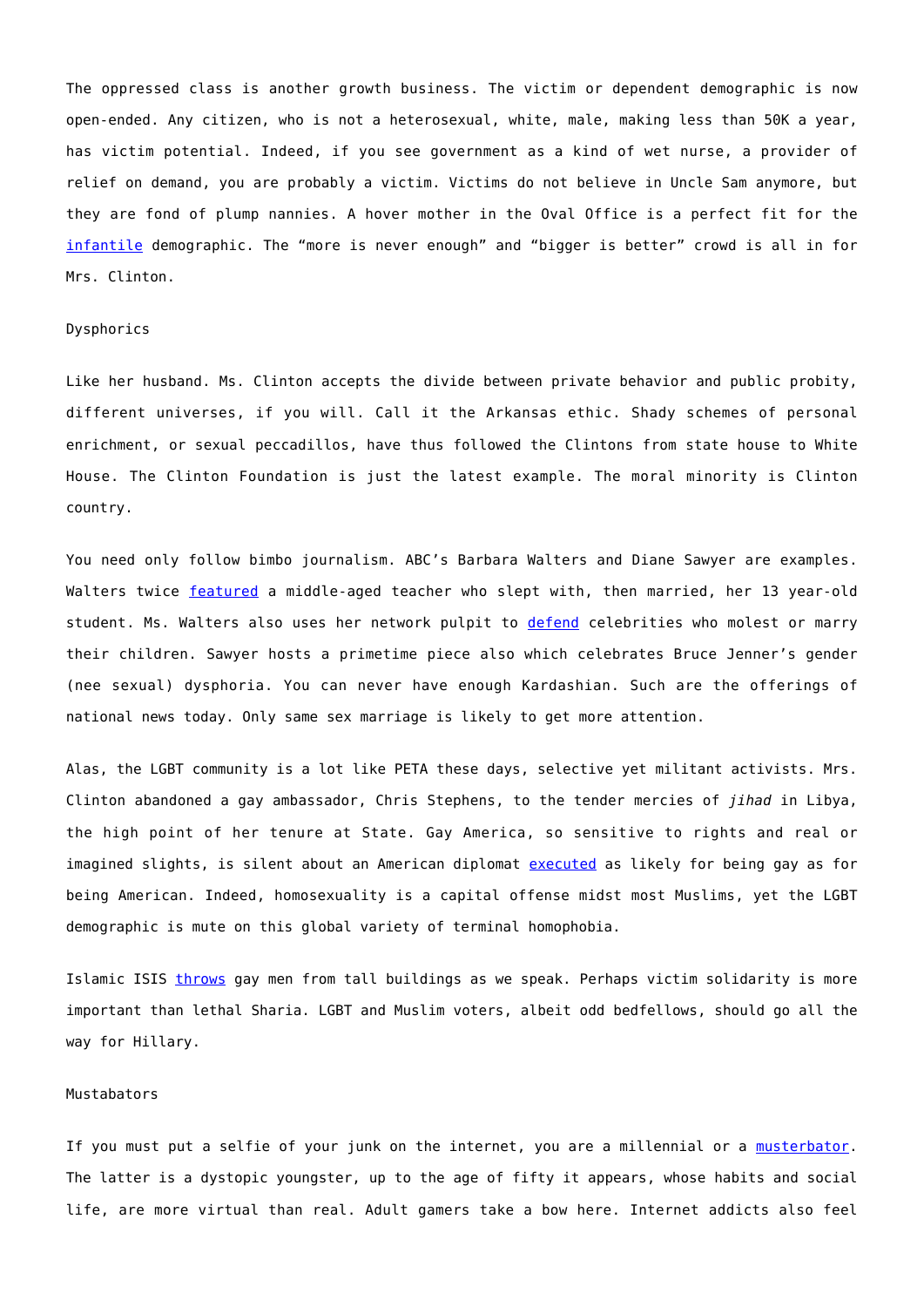compelled to join every social network and dating service that will have them. For the most part, the geek cohort is needy, seedy, reclusive, and greedy.

# $\pmb{\times}$

The mustabator sees no distinction between exposure and [exhibitionism](http://www.foxnews.com/politics/2011/06/16/timeline-weiner-sexting-scandal/). Former Congressman Anthony Weiner (D, NY), husband to Huma Abedin, Hillary's gal Friday, is an iconic if not chronic mustabator. The Weiner/Abedin demographic is likely to be Clintonista down to the last nerd.

## Media

Suggest[in](http://abcnews.go.com/Politics/hillary-clinton-12-moments-define-woman-president/story?id=30230478)g that radio, television, public broadcasting, Hollywood, and the Press might be in [the tank](http://abcnews.go.com/Politics/hillary-clinton-12-moments-define-woman-president/story?id=30230478) again for the Clintons is redundant if not superfluous. As with Obama, the so-called entertainment industry, nee mainstream media, is in it to win it for the Clintons. With 18 months of media makeover, Hillary might get elected -and canonized.

#### Girly Men

The big nuggets in Hillary's political purse might be Republicans. Think about it. Leadership on the Right at the moment is spelled Boehner and McConnell. A Republican Congress did not, or will not, [compel](http://www.nationalreview.com/corner/416125/hillary-clinton-defies-subpoena-wiped-her-server-clean-joel-gehrke) the former Secretary of State to come clean about Benghazi or her emails. Indeed, in her last appearance before the "boys club," she bitch-slapped Jenkins Hill. Collectively, the male majority at the Capitol is afraid of Mrs. Clinton. How does any individual Republican girly man expect to whip Hillary in a 2016 cage match?

G. Murphy Donovan writes about the politics of national security.

To comment on this article, please click [here](http://www.newenglishreview.org/blog_direct_link.cfm/blog_id/60736/Hillarys-Jewels).

To help New English Review continue to publish interesting and thought provoking articles such as this one, please click [here](http://www.newenglishreview.org/custpage.cfm/frm/3675/sec_id/3675).

If you enjoyed this article by G. Murphy Donovan and want to